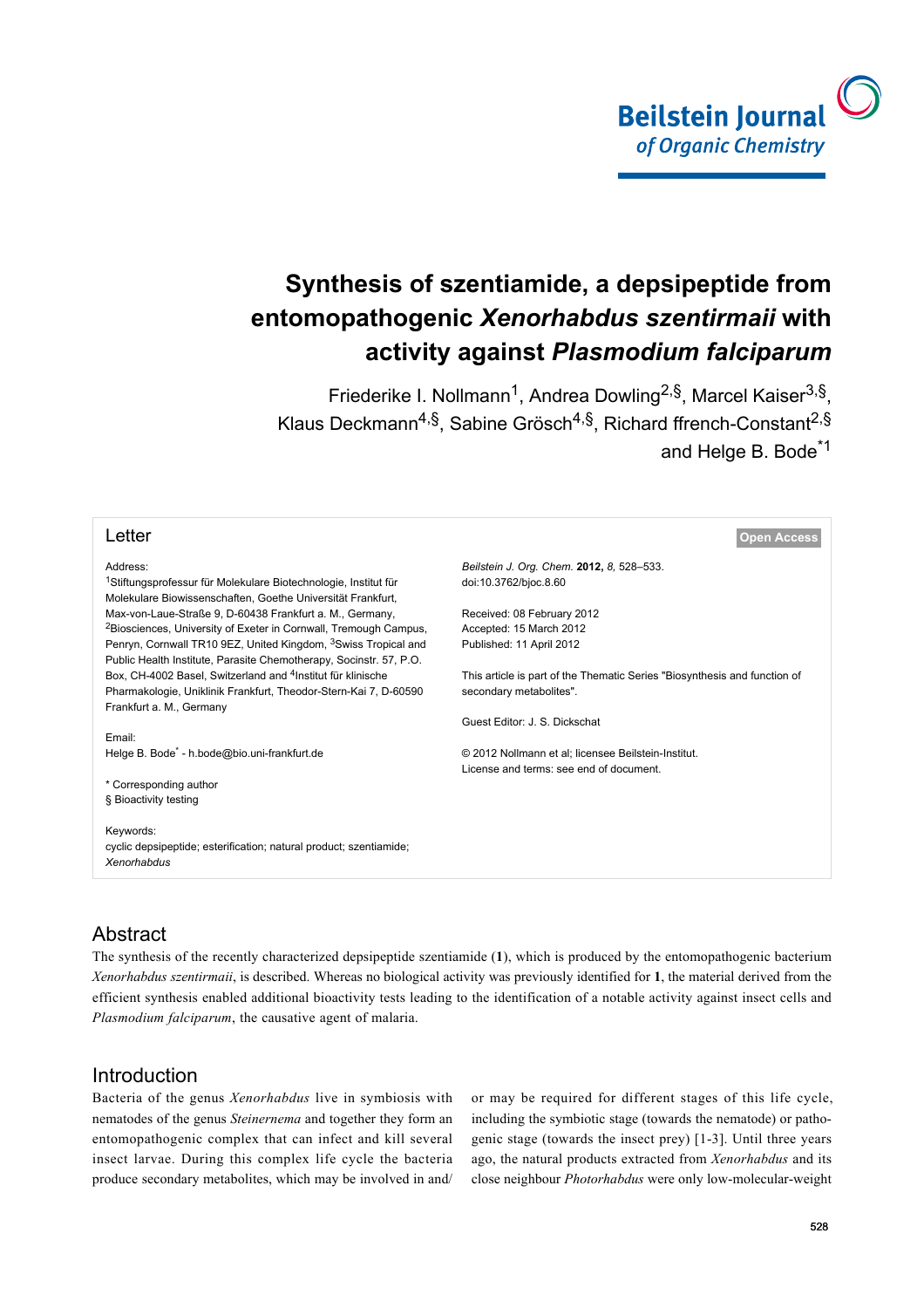compounds with UV chromophores (e.g., isopropylstilbenes [\[4\]](#page-5-1), anthraquinones [\[4\],](#page-5-1) or xenorhabdines [\[5\].](#page-5-2) However, bioactivitybased or MS-based screening of crude extracts and culture supernatants led to the identification of larger compounds, such as the PAX peptides [\[6\],](#page-5-3) the xenortides [\[7\]](#page-5-4), xenematide [\[8\]](#page-5-5) and the GameXPeptides [\[9\]](#page-5-6). Analysis of the genome sequences of the fully sequenced members of *Xenorhabdus* and *Photorhabdus* [\[10,11\]](#page-5-7) has revealed that several additional compounds and especially even much larger compounds await isolation and structure elucidation. Recently, szentiamide (**1**) has been isolated, representing only the second depsipeptide ([Figure 1](#page-1-0)) from these bacteria [\[12\].](#page-5-8) It is composed of six amino acids having a formylated *N*-terminus and raised our interest as it is produced by *X. szentirmaii*, whose crude extract shows a very high biological activity in several different bioassays (unpublished data). Nevertheless, no bioactivity has been described for **1** so far. Since we believe that **1** must have a biological function that is simply awaiting its identification, and since the peptide can only be found in small amounts when *X. szentirmaii* is grown in Luria–Bertani media, we wanted to synthesize it and make it accessible for additional bioactivity tests.

# *Beilstein J. Org. Chem.* **2012,** *8,* 528–533.

<span id="page-1-0"></span>

## Results and Discussion

#### Synthesis

As previous syntheses of depsipeptides showed that lactamization was preferred over lactonization [\[13,14\],](#page-5-9) the synthesis of **1** was performed as follows: briefly, the linear peptide was synthesized using solid-phase peptide synthesis, followed by esterification and subsequent cleavage from the resin, deprotec-

tion and cyclization to yield **1**, assisted by microwave irradiation at every stage with the exception of the esterification

<span id="page-1-1"></span>

([Scheme 1](#page-1-1)).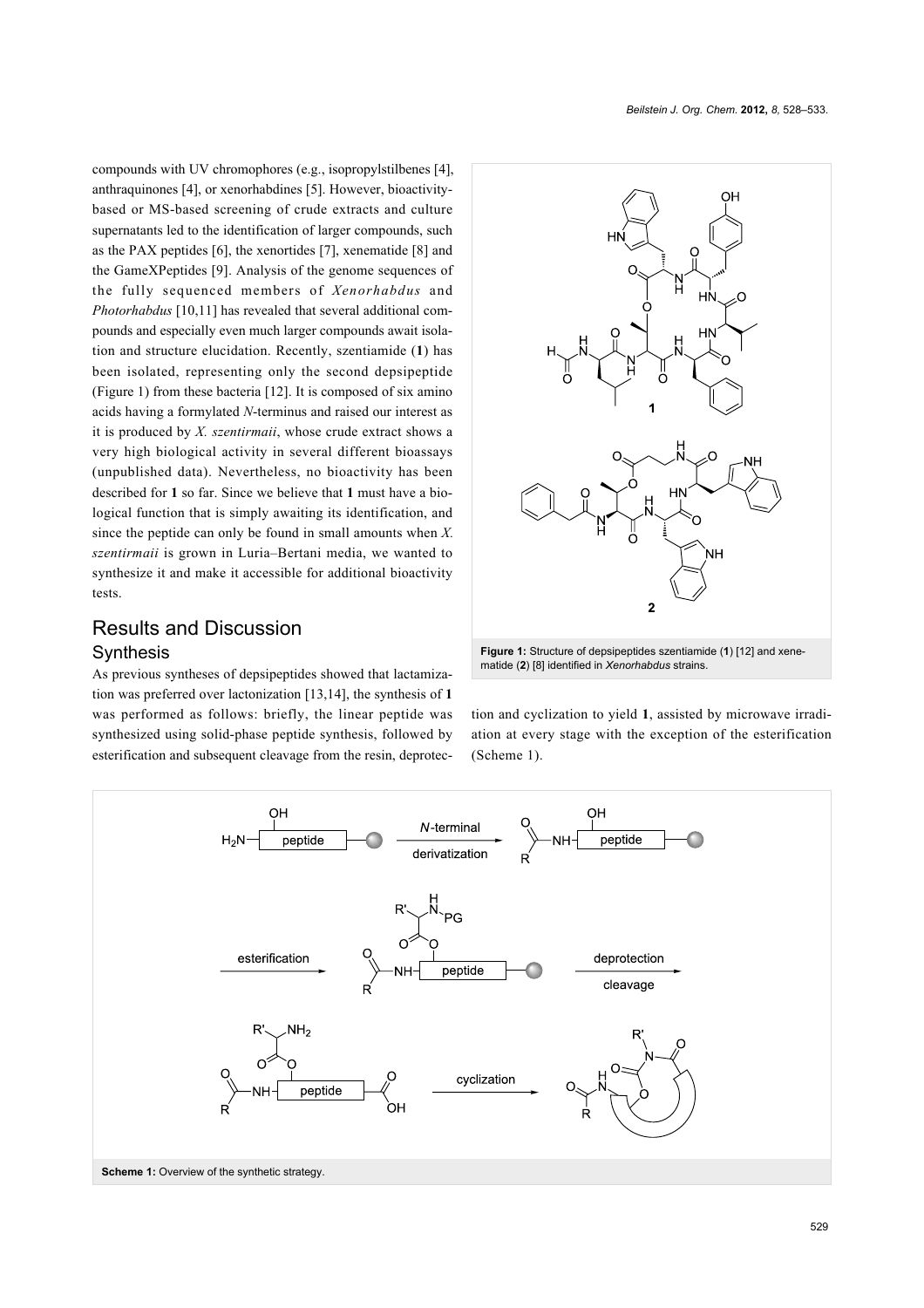In detail, a preloaded 2-chlorotrityl chloride resin was used in order to avoid nonspecific interaction in the cyclization process. Prior to the synthesis, the resin was reactivated [\[15\]](#page-5-10) and then loaded with Fmoc-L-Tyr(*t*-Bu)-OH [\[16\],](#page-5-11) followed by the buildup of the linear sequence **3** [\(Scheme 2](#page-2-0)) with *O*-benzotriazole-*N,N,N',N'*-tetramethyluronium hexafluorophosphate (HBTU) in dimethylformamide (DMF) and *N*,*N*-diisopropylethylamine (DIEA) in *N*-methylpyrrolidone (NMP), assisted by microwave irradiation. After the final Fmoc-deprotection with 20% piperidine in DMF, the *N*-terminus was formylated with *para*-nitrophenyl formate (*p*NPF) in the presence of *N*-methylmorpholine (NMM) at 4 °C, affording the synthetic intermediate **4**.

The attempts to form the ester bond by using catalytic amounts of 4-dimethylaminopyridine (DMAP) with 1-ethyl-3-(3 dimethylaminopropyl)carbodiimide (EDC), DMAP together with *N,N′*-diisopropylcarbodiimide (DIC), or a mixture of the DMAP hydrochloride and DMAP together with DIC all turned out to be unsuccessful. However, we were then able to establish the ester bond in **5** using modified Yamaguchi conditions [\[17\].](#page-5-12) Subsequently, the Fmoc-protecting group was removed at room temperature, and the peptide was cleaved from the resin with 3% hexafluoroisopropanol (HFIP) in dichloromethane (DCM) in order to preserve the side-chain protecting group. Following this, the peptide was cyclized in solution by using *O*-(7-azabenzotriazol-1-yl)-*N,N,N′,N′-*tetramethyluronium hexafluorophosphate (HATU) and DIEA in DMF, assisted by microwave irradiation. Afterwards, the remaining side-chain protecting group was removed by incubation with a common cleavage cocktail for 60 min at room temperature to give the crude product **1**, which was purified by preparative reversedphase HPLC (yield: 14% from the resin  $(B = 0.84 \text{ mmol/g})$ ). In order to compare the synthetic to the natural product we isolated **1** from *Xenorhabdus szentirmaii* DSM 16338 as described previously [\[12\]](#page-5-8). Briefly, the strain was cultivated in a shake flask containing Luria–Bertani media and 2% Amberlite XAD-16 adsorber resin. After cultivation for three days at 30 °C, the resin was collected and the bound substances were eluted with methanol (MeOH) repeatedly. The resulting brown, oily crude extract was fractionated by normal-phase flash chromatography, followed by the isolation of compound **1** by preparative reversed-phase HPLC. In contrast to already published data [\[12\]](#page-5-8) we were able to isolate 26.8 mg from a 2 L culture, which corresponds to a yield of 0.015 % (m/v). Thus, the addition of Amberlite XAD-16 adsorber resin led to a 150-fold increase of the production of **1** in comparison to cultures cultivated without XAD-16 [\[12\]](#page-5-8). In fact the productivity was even higher, since it was obtained from a three-day instead of the described eightday cultivation of *X. szentirmaii*. Comparison of the LC–MS ([Figure 2b](#page-3-0) and c) and NMR data (Figure S1, S2 and Table S1 in [Supporting Information File 1\)](#page-5-13) proved the synthetic **1** to be identical to the natural product.

#### Biological testing

The cyclic depsipeptide **1** was tested against different Grampositive (*Micrococcus luteus, Bacillus subtilis, Staphylococcus aureus*) and Gram-negative (*Escherichia coli, Pseudomonas aeroginosa*) bacteria, as well as yeast (*Candida albicans, Saccharomyces cerivisiae*). However, consistent with the published data [\[12\]](#page-5-8), no antibacterial or antifungal activity was detected. Additionally, the peptide **1** was tested against several parasites (*Trypanosoma brucei rhodesiense, Trypanosoma*

<span id="page-2-0"></span>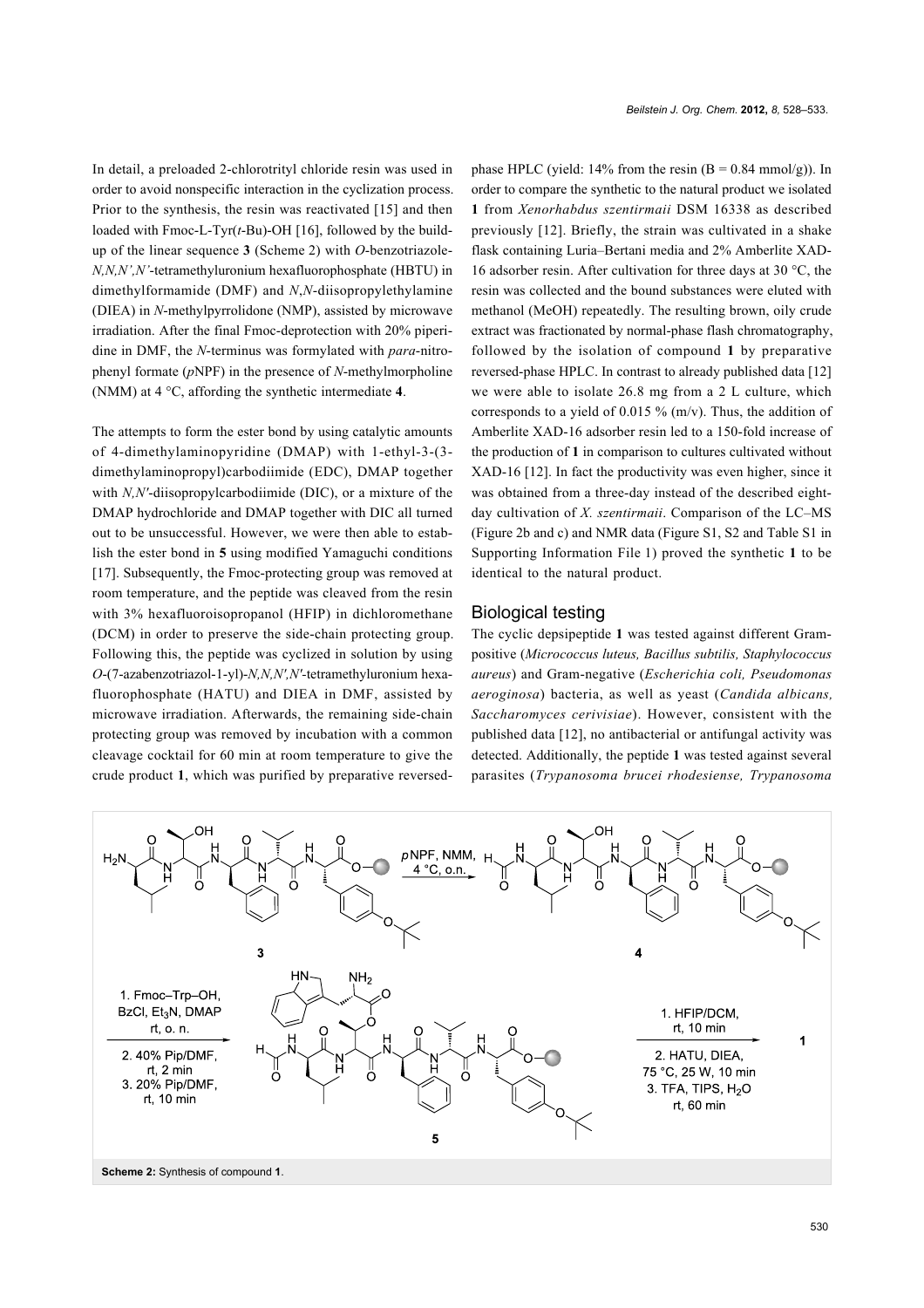<span id="page-3-0"></span>

*cruzi, Leishmania donovani, Plasmodium falciparum*) being the causative agents of the neglected tropical diseases [\[18\]](#page-5-14) sleeping sickness, leishmaniasis and malaria. Interestingly, a good activity against the malaria-causing parasite *P. falciparum*  $(IC_{50} = 0.995 \text{ µg/mL})$  was observed, but only a 50- to 80-fold weaker cytotoxicity (L6 cells,  $IC_{50} = 57.4 \mu g/mL$  and HeLa cells,  $IC_{50} > 80 \mu g/mL$ ). Only a weak activity was observed against *T. b. rhodesiense* and *L. donovani* with  $IC_{50} = 10.0 \text{ µg/mL}$  and  $IC_{50} = 11.0 \text{ µg/mL}$ , respectively. Additionally, we also tested **1** against hemocytes of *Galleria mellonella* and could detect a  $LD_{50}$  value of 59.7  $\mu$ g/mL.

#### Conclusion

The establishment of an efficient synthesis route for the depsipeptide szentiamide (**1**) from *X. szentirmaii* revealed its biological activity against insect cells and protists such as *P. falciparum*. The rationale behind this bioactivity may be that **1** adds to the overall insecticidal activity of *Xenorhabdus* bacteria. Protists such as amoeba are common soil inhabitants, which may feed on the dead insect cadaver. Thus, compounds such as **1** may protect the insect cadaver against these food competitors and "accidentally" may also target pathogenic protists such as *Plasmodium*, which is a global human threat. Therefore, the bioactivity of **1** revealed in this study highlights the potential of *Xenorhabdus* bacteria as producers of bioactive

natural products and the importance of a broad bioactivity testing of isolated compounds in order to find a biological activity and thus a biological function of such natural products. Work in the Bode lab currently concentrates on the identification of the mode of action of **1** in insects and protists in order to also understand its molecular function.

## **Experimental** Synthesis

Unless otherwise stated, we used the chemicals in their highest available purity. The progress of the synthesis was monitored with MALDI–MS as well as RP-UPLC coupled with ESI–MS.

**Solid-phase peptide synthesis.** The linear sequence was synthesized on a preloaded 2-chlorotrityl chloride resin (Carbolution Chemicals, Germany) on a 50 μmol scale with the Discover CEM System by using standard 9-fluorenylmethoxycarbonyl/*tert*-butyl (Fmoc/*t-*Bu) chemistry. An amount of 6 equiv of amino-acid derivatives (>98%; Iris Biotech, Germany/Carbolution Chemicals;  $c = 0.2$  mol/L) was activated in situ with 5 equiv *O*-benzotriazole-*N,N,N′,N′*-tetramethyluronium hexafluorophosphate (HBTU; Iris Biotech) in dimethylformamide (DMF; Acros Organics, Belgium; *c* = 0.5 mol/L) in the presence of 10 equiv *N*,*N*-diisopropylethylamine (DIEA; Novabiochem, Darmstadt, Germany) in *N*-methylpyrrolidone (NMP; VWR, Germany;  $c = 2$  mol/L). Fmoc protecting groups were cleaved with 20% piperidine in DMF by using microwave irradiation as well.

**Formylation.** The free *N*-terminus was formylated with 5 equiv *para*-nitrophenyl formate (*p*NPF; Sigma Aldrich, Germany) and 3 equiv *N*-methylmorpholine (NMM; Sigma Aldrich, Germany) in DMF ( $c = 12.5$  mmol/L) at 4 °C over night.

**Ester bond formation.** The depsipeptide bond was formed by using 20 equiv Fmoc-protected amino acid, 20 equiv benzoyl chloride (BzCl, Sigma Aldrich, Germany) and 40 equiv (Et<sub>3</sub>N, Sigma Aldrich, Germany) in DCM  $(c = 62.5 \text{ mmol/L})$  first at 0 °C then with warming to room temperature overnight. After the quantitative reaction, the Fmoc-protecting group was cleaved by using 40% piperidine in DMF for 2 min and then 20% piperidine in DMF for 10 min at room temperature.

**Cleavage and cyclization.** The protected branched peptide was cleaved with 3% hexafluoroisopropanol (HFIP; Carbolution Chemicals, Germany) in dichloromethane (DCM; VWR, Germany) and cyclized in solution (20 min, 25 W; 75 °C) by using *O*-(7-azabenzotriazol-1-yl)-*N,N,N′,N′-*tetramethyluronium hexafluorophosphate (HATU; Carbolution Chemicals, Germany) and DIEA in DMF  $(c = 4 \text{ mmol/L})$ . The cyclized product was fully deprotected by incubation with 95% trifluo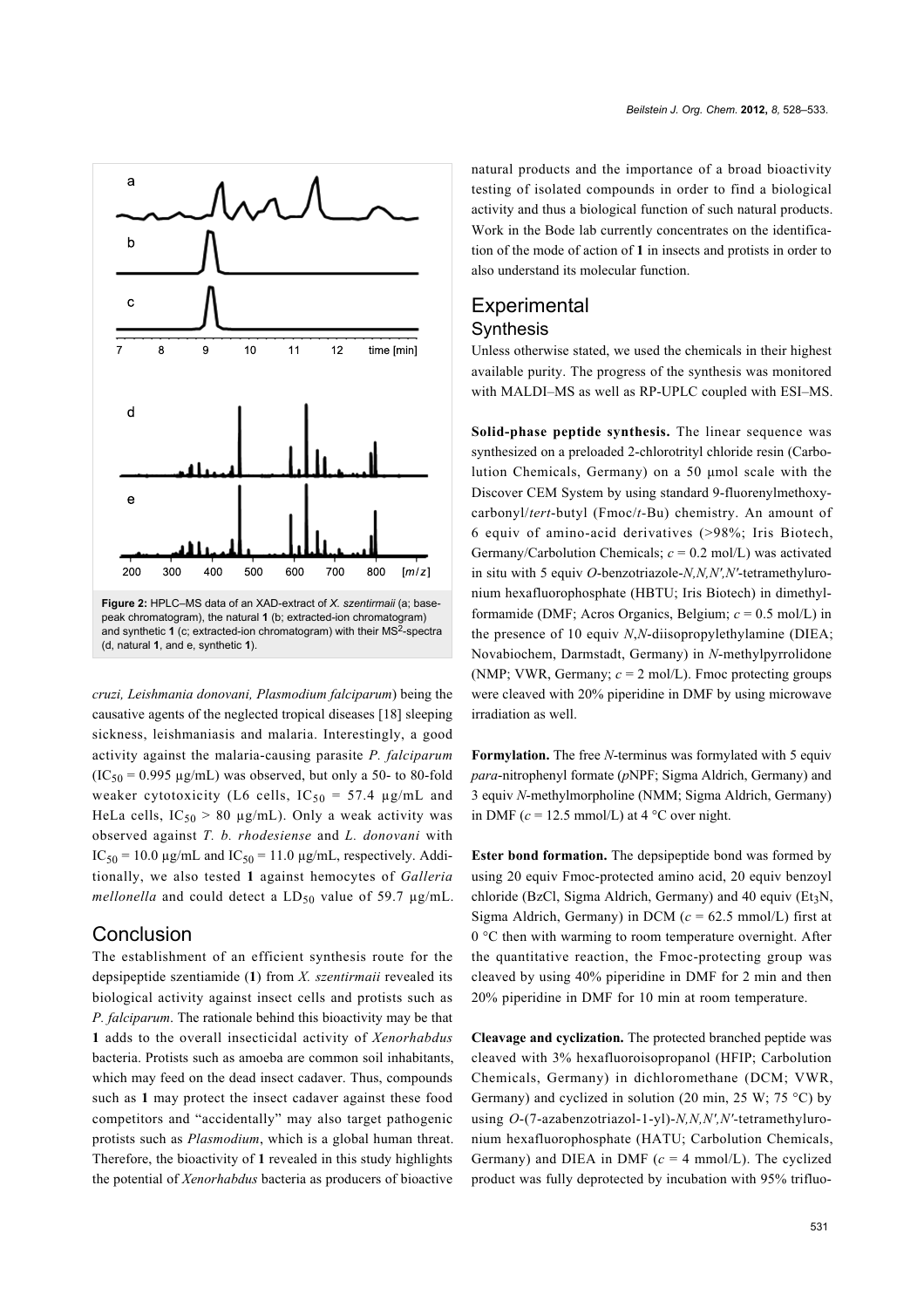roacetic acid (TFA; Iris Biotech, Germany) and 2.5% triisopropylsilane (TIPS, Alfa Aesar, Germany) in deionized water at room temperature for at least 60 min. Then the cleavage cocktail was evaporated and the peptide dissolved in MeOH in order to purify it by HPLC–MS (Waters<sup>®</sup> Purification<sup>TM</sup> System, Waters Corporation, USA; Jupiter Proteo, Phenomenex, Germany). The purity was determined by RP-UPLC coupled with ESI–MS.

**Fermentation.** *Xenorhabdus szentirmaii* was cultivated at 30 °C and 280 rpm on a rotary shaker in two 5 L Erlenmeyer flasks each containing 1 L of Luria–Bertani (LB) broth (pH 7.0) and 2% (v/v) of XAD-16 (Sigma-Aldrich, Germany). These cultures were inoculated with  $1\%$  (v/v) of an 18 h preculture in the same medium without XAD-16. Cultures were harvested after three days, and XAD beads were separated from the supernatant by sieving.

**Isolation.** After washing with  $H_2O$  the XAD beads where extracted with MeOH ( $2 \times 50$  mL), followed by concentration to dryness under reduced pressure, yielding a brown oily residue and amorphous precipitate. This was dissolved in 4 mL MeOH, centrifuged for 10 min and 13000 rpm at room temperature and the pure compound isolated from the supernatant by HPLC-MS.

#### Biological testing

**Disk diffusion Test.** The nonpathogenic strains *E. coli* BL21, *M. luteus, B. subtilis* and *S. cerevisae* PK113 were cultured overnight at 30 °C in LB and YPD media. Agar plates were overlaid with an inoculum (turbidity equivalent to the optical density of 0.5 measured at 600 nm) of the different strains. Cellulose disks (100% cotton linter; Carl Roth, Karlsruhe, Germany) were loaded with 100 µg of the peptide. The dried disks were applied to the prepared agar plates and incubated for 24 h. Then the inhibition zones were measured following NCCLS criteria [\[19\].](#page-5-15)

**Hemocyte cytotoxicity analysis** [\[20\]](#page-5-16). Last instar *Galleria mellonella* (Greater wax moth) larvae (Livefoods, UK) were anaesthetized by chilling on ice for 30 min. The larvae were surface sterilized with 70% ethanol before one of the first prolegs was excised with micro-scissors. Approximately 1.5 mL of out-flowing hemolymph was collected from the larvae directly into 10 mL chilled supplemented Graces Insect Medium (GIM) (Gibco, Invitrogen) and mixed rapidly by inversion. The hemocyte suspension was then centrifuged at 200 *g* for 5 min, the supernatant aspirated and the hemocyte pellet gently resuspended in 1 mL GIM before being made up to a final 10 mL dilution. The hemocyte suspension was arrayed into black microplates (Greiner microclear) and then incubated at

28 °C undisturbed for 60 min to allow the cells to settle and adhere. The monolayers were washed with GIM before the addition of GIM containing 100, 10 or 1 µg/mL of each of the compounds, which were co-incubated with the hemocytes for 4 h. Following incubation, the GIM and compounds mixture was aspirated and replaced with GIM containing 500 nM Mitotracker CMH<sub>2</sub>XRos for 45 min at 28  $^{\circ}$ C (Molecular Probes, Invitrogen). Hemocyte monolayers were washed with  $1 \times PBS$ and fixed with 4% paraformaldehyde for 15 min before permeabilizing with 0.2% Triton X-100 in PBS for 10 min. Cells were stained with FITC-conjugated phalloidin and Hoechst 33258 and finally washed with PBS. The plate was imaged by using the IN Cell Analyzer 2000 (GE Healthcare) and analyzed with the IN Cell Analyzer 1000 Workstation software. Estimates of  $LD_{50}$  values were calculated by using the R statistical package [\[21\].](#page-5-17)

**Cell viability assay. HeLa cells:** The water-soluble tetrazolium-1 salt (WST-1; Roche Diagnostics, Germany) was used to determine the cell viability after treatment of cells with the compounds. HeLa cells were seeded at a density of  $3 \times 10^3$  cells in 100 µL culture medium containing 10% FCS into 96-well microplates and incubated for 24 h at 37 °C. The medium was removed and HeLa cells were treated with increasing concentrations of the compound (10, 50 and 100  $\mu$ M) or dimethyl sulfoxide. After 24 h, 10  $\mu$ L of WST-1 reagent was added to each well and the cells were incubated for a further 90–150 min. The formation of the formazan was measured at 450 nm against a reference wavelength of 620 nm by using a 96-well spectrophotometric plate reader (SpectraFluor Plus, Tecan, Crailsheim, Germany). **L6-cells:** Assays were performed in 96-well microtiter plates, each well containing 100 μL of RPMI 1640 medium supplemented with 1% L-glutamine (200 mM) and 10% fetal bovine serum, and  $4 \times 10^4$  L6 cells (a primary cell line derived from rat skeletal myoblasts). Serial drug dilutions of seven three-fold dilution steps, covering a range from 90 to 0.123 μg/mL, were prepared. After 72 h of incubation, the plates were inspected under an inverted microscope to assure growth of the controls and sterile conditions, 10 μL of Alamar Blue solution was then added to each well and the plates were incubated for another 2 h. Then the plates were read with a Spectramax Gemini XS microplate fluorometer with an excitation wavelength of 536 nm and an emission wavelength of 588 nm. Data were analysed by using the microplate-reader software Softmax Pro.

**Activity testing against parasitic protozoa**. Bioactivity against the four protozoan parasites *P. falciparum* (NF54), *T. cruzi* (Tulahuen C4), *T. b. rhodesiense* (STIB900), and *L. donovani* (MHOM-ET-67/L82) was determined as previously described [\[22\]](#page-5-18).